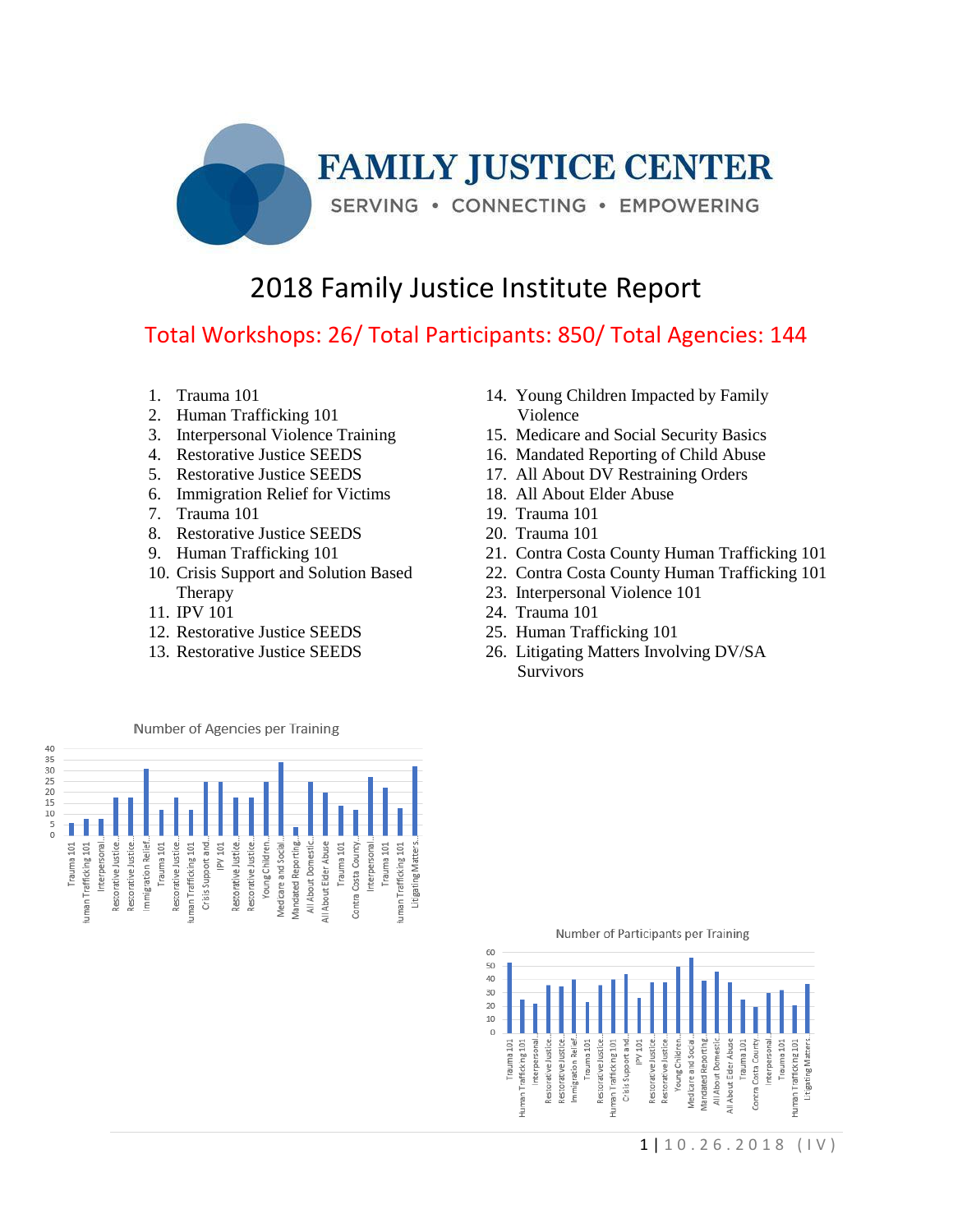## **Trainings and Number of Participants**

| <b>Date</b>      | <b>Training</b>                                          | # of participants |
|------------------|----------------------------------------------------------|-------------------|
|                  | 1/19/2018 Trauma 101                                     | 53                |
|                  | 1/26/2018 Human Trafficking 101                          | 25                |
|                  | 1/26/2018 Interpersonal Violence Training                | 22                |
|                  | 2/13/2018 Restorative Justice SEEDS                      | 36                |
|                  | 2/20/2018 Restorative Justice SEEDS                      | 35                |
|                  | 2/16/2018 Immigration Relief for Victims                 | 40                |
|                  | 2/20/2018 Trauma 101                                     | 23                |
|                  | 2/27/2018 Restorative Justice SEEDS                      | 36                |
|                  | 2/22/2018 Human Trafficking 101                          | 40                |
|                  | 2/23/2018 Crisis Support and Solution Based Therapy      | 44                |
| 3/2/2018 IPV 101 |                                                          | 26                |
|                  | 3/6/2018 Restorative Justice SEEDS                       | 38                |
|                  | 3/13/2018 Restorative Justice SEEDS                      | 38                |
|                  | 3/23/2018 Young Children Impacted by Family Violence     | 50                |
|                  | 4/13/2018 Medicare and Social Security Basics            | 56                |
|                  | 4/20/2018 Mandated Reporting of Child Abuse              | 39                |
|                  | 5/18/2018 All About Domestic Violence Restraining Orders | 46                |
|                  | 6/8/2018 All About Elder Abuse                           | 38                |
|                  | 6/22/2018 Trauma 101                                     | 25                |
|                  | 6/22/2018 Trauma 101                                     | 25                |
|                  | 6/28/2018 Contra Costa County Human Trafficking 101      | 20                |
|                  | 6/28/2018 Contra Costa County Human Trafficking 101      | 20                |
|                  | 8/3/2018 Interpersonal Violence 101                      | 23                |
|                  | 8/10/2018 Trauma 101                                     | 32                |
|                  | 8/24/2018 Human Trafficking 101                          | 21                |
|                  | 10/12/2018 Litigating Matters involving DV/SA Survivors  | 37                |
|                  | Total                                                    | 850               |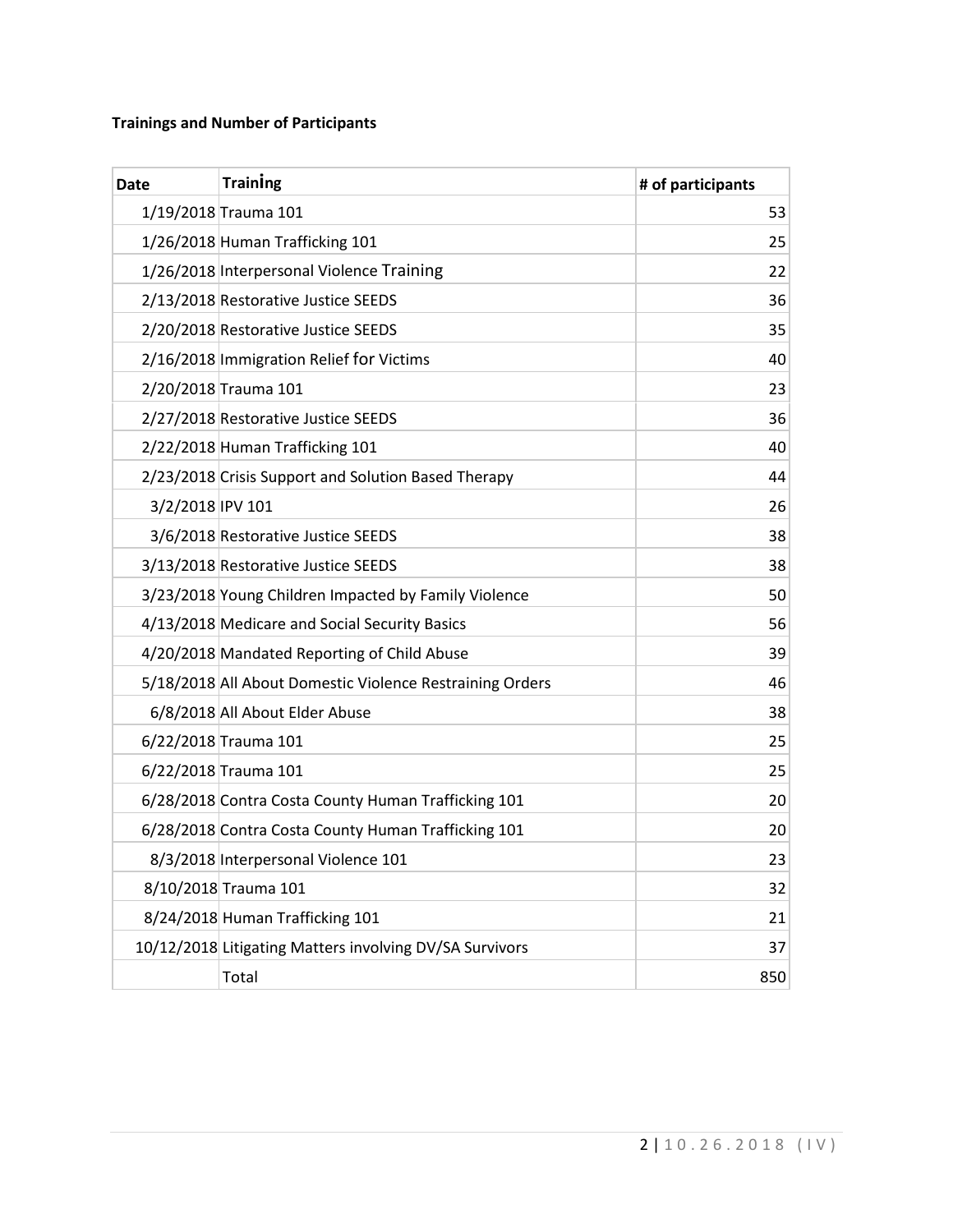## Survey Question Results

The results shown are sums of the average responses from participants at different workshops. The average survey result value is the number on the left side of each respective bar.



Question 1: The training met my expectations.

Question 2: The training was a good use of my time.

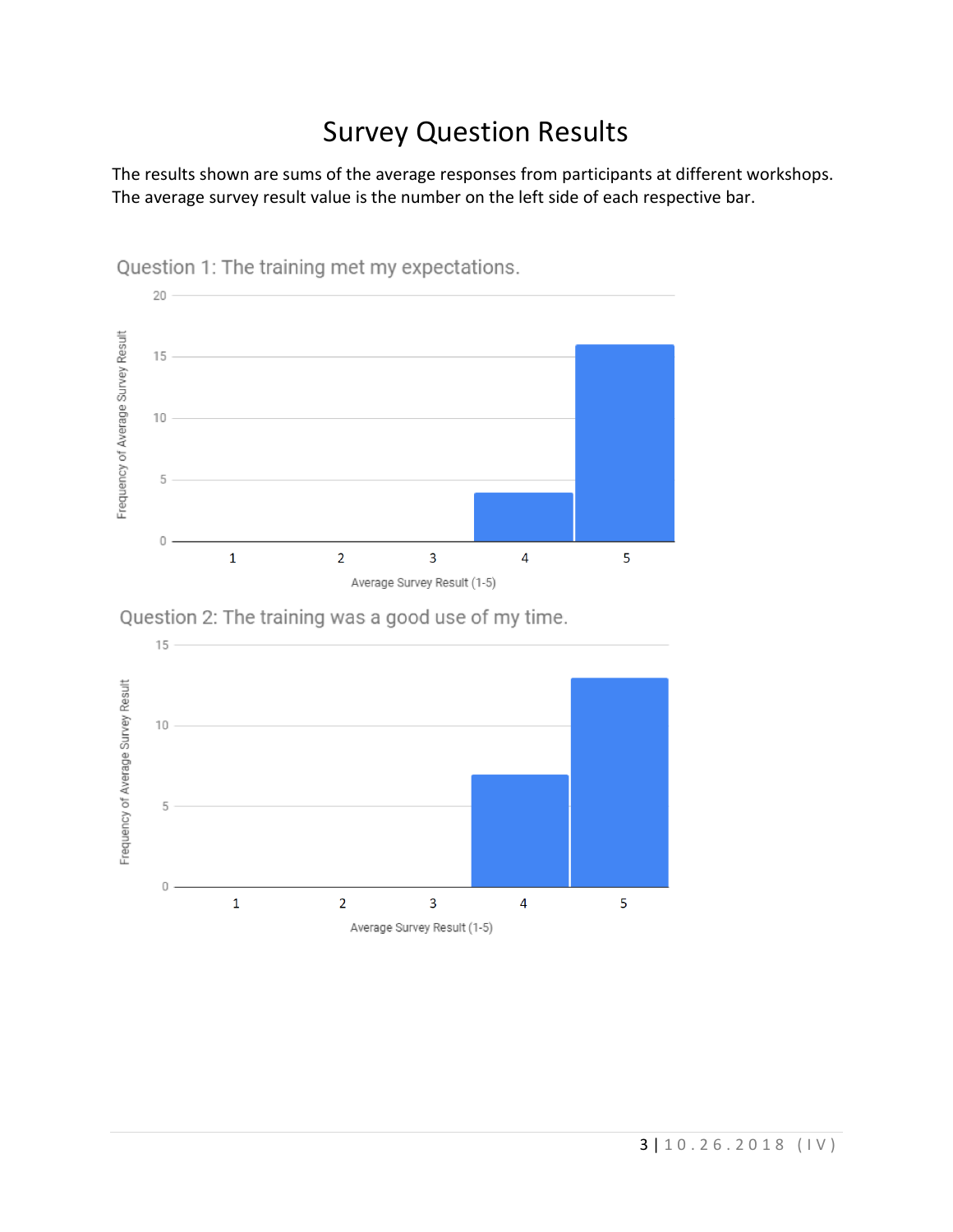

Question 3: The instruction pieces were informative.

Question 4: The activities and discussion were useful and relevant.